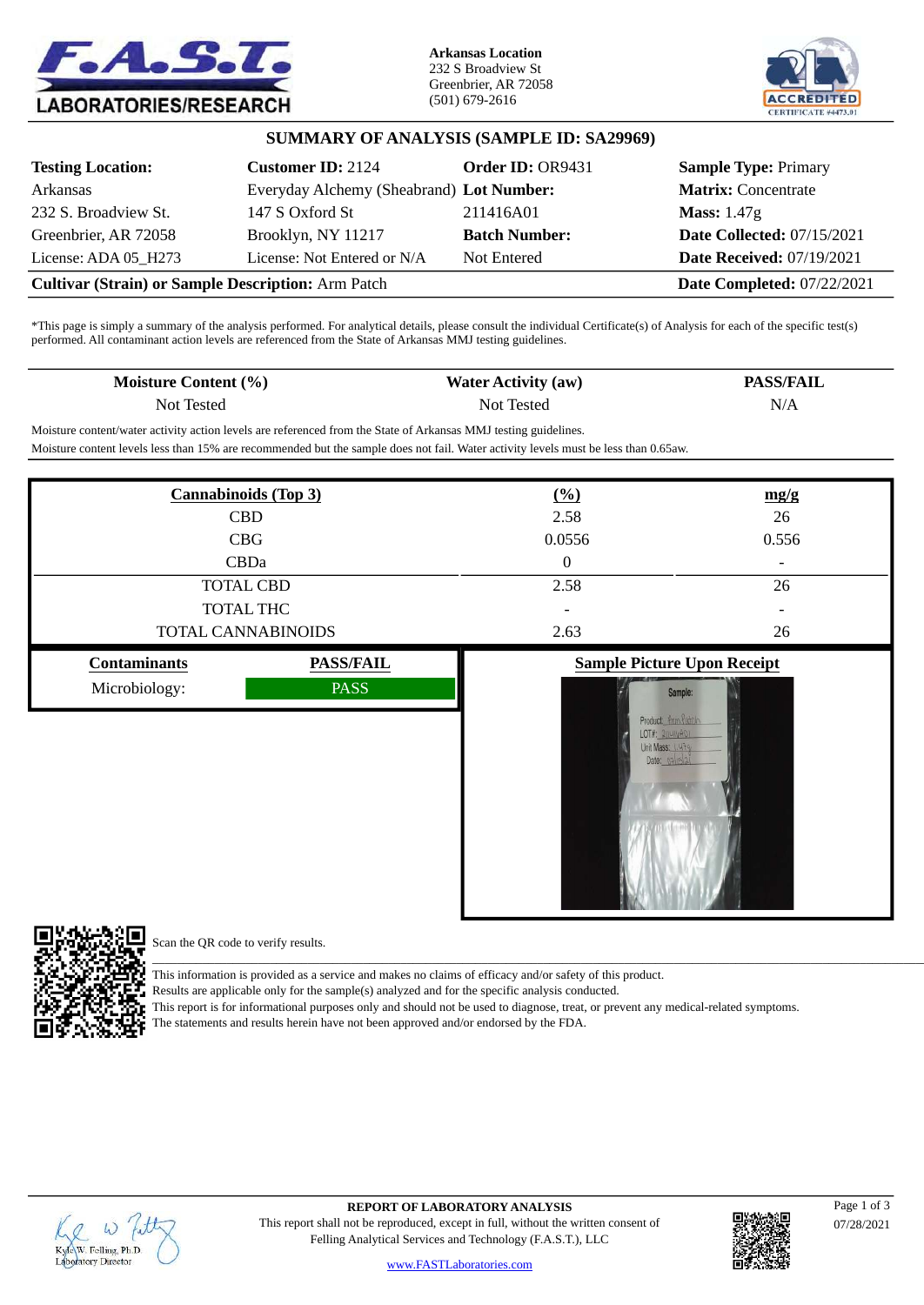

**Arkansas Location** 232 S Broadview St Greenbrier, AR 72058 (501) 679-2616



## **CERTIFICATE OF ANALYSIS (SAMPLE ID: SA29969)**

| <b>Testing Location:</b>                                  | <b>Customer ID: 2124</b>                 | Order ID: OR9431     | <b>Sample Type: Primary</b>       |
|-----------------------------------------------------------|------------------------------------------|----------------------|-----------------------------------|
| Arkansas                                                  | Everyday Alchemy (Sheabrand) Lot Number: |                      | <b>Matrix: Concentrate</b>        |
| 232 S. Broadview St.                                      | 147 S Oxford St                          | 211416A01            | <b>Mass: 1.47g</b>                |
| Greenbrier, AR 72058                                      | Brooklyn, NY 11217                       | <b>Batch Number:</b> | <b>Date Collected: 07/15/2021</b> |
| License: ADA 05_H273                                      | License: Not Entered or N/A              | Not Entered          | <b>Date Received: 07/19/2021</b>  |
| <b>Cultivar (Strain) or Sample Description: Arm Patch</b> |                                          |                      | <b>Date Completed: 07/22/2021</b> |

## **CANNABINOID (POTENCY) PROFILE (SOP: SOP-CANN-001)**

**Analysis Date/Time:** 7/21/2021 1323 **Method:** HPLC/DAD **Moisture Content (%):** - **Analyst:** PW **Instrument:** Agilent 1100 **Water Activity (aw):** -

**(%)**

**Result (mg/g)**

**Reporting Limit (mg/g)**

CBD 2.58 26 0.398 - 38 38 CBDa - - 0.398 - - -CBDv DET DET 0.398 - - - $\Delta$ 9-THC - - - 0.398 - - - $\Delta$ 8-THC - - - 0.398 - - -THCa  $0.398$   $-$ THCv - - 0.398 - - -CBC - - - 0.398 - - -CBG 0.0556 0.556 0.398 - 0.817 0.817  $CBGa$  - - - 0.398 - - -CBN - - 0.398 - - -**TOTAL** 2.63 26 - 39 39

**TOTAL THC** - - - - - **TOTAL CBD** 2.58 26 - 38 38

> **Cannabinoid Distribution** (% of Total Cannabinoids)

CBD CBDa CBDv Δ9-THC Δ8-THC THCa THCv CBG CBGa CBC CBN

This information is provided as a service and makes no claims of efficacy and/or safety of this product. Results are applicable only for the sample(s) analyzed and for the specific analysis conducted. This report is for informational purposes only and should not be used to diagnose, treat, or prevent any

The statements and results herein have not been approved and/or endorsed by the FDA.

**Cannabinoid Result**

100

80

60

40

20

**Per <u>Serving</u>** Unit **(mg)**

**Per**

**(mg)**

**Result (mg/mL)**



# **SERVING MASS (g):** 1.47 **SERVINGS/UNIT:** 1

#### "-" Not detected above RL.

*Deviations from standard operating procedure:* None

*Recoveries for all analyte standards:* 90-110% *Replicate Uncertainties:* <5% RSD, <20% RPD *Sample/Reagent Blanks:* <RL for all analytes

Values for plant matter are adjusted for moisture content.

Total THC = (THCa x  $0.877$ ) +  $\Delta$ 9-THC Total CBD =  $(CBDa \times 0.877) + CBD$ 

Percentage results are reported by mass. mg/g results are reported as mass component per mass material.

*Abbreviations:* DAD - Diode Array Detector, HPLC - High Pressure Liquid Chromatography, RL - Reporting Limit, RPD - Relative Percent Difference, RSD - Relative Standard Deviation, DET - Detected (less than RL)

KyleW. Felling, Ph.D. aboratory Director

medical-related symptoms.

**REPORT OF LABORATORY ANALYSIS**

This report shall not be reproduced, except in full, without the written consent of Felling Analytical Services and Technology (F.A.S.T.), LLC



07/28/2021 Page 2 of 3

www.FASTLaboratories.com